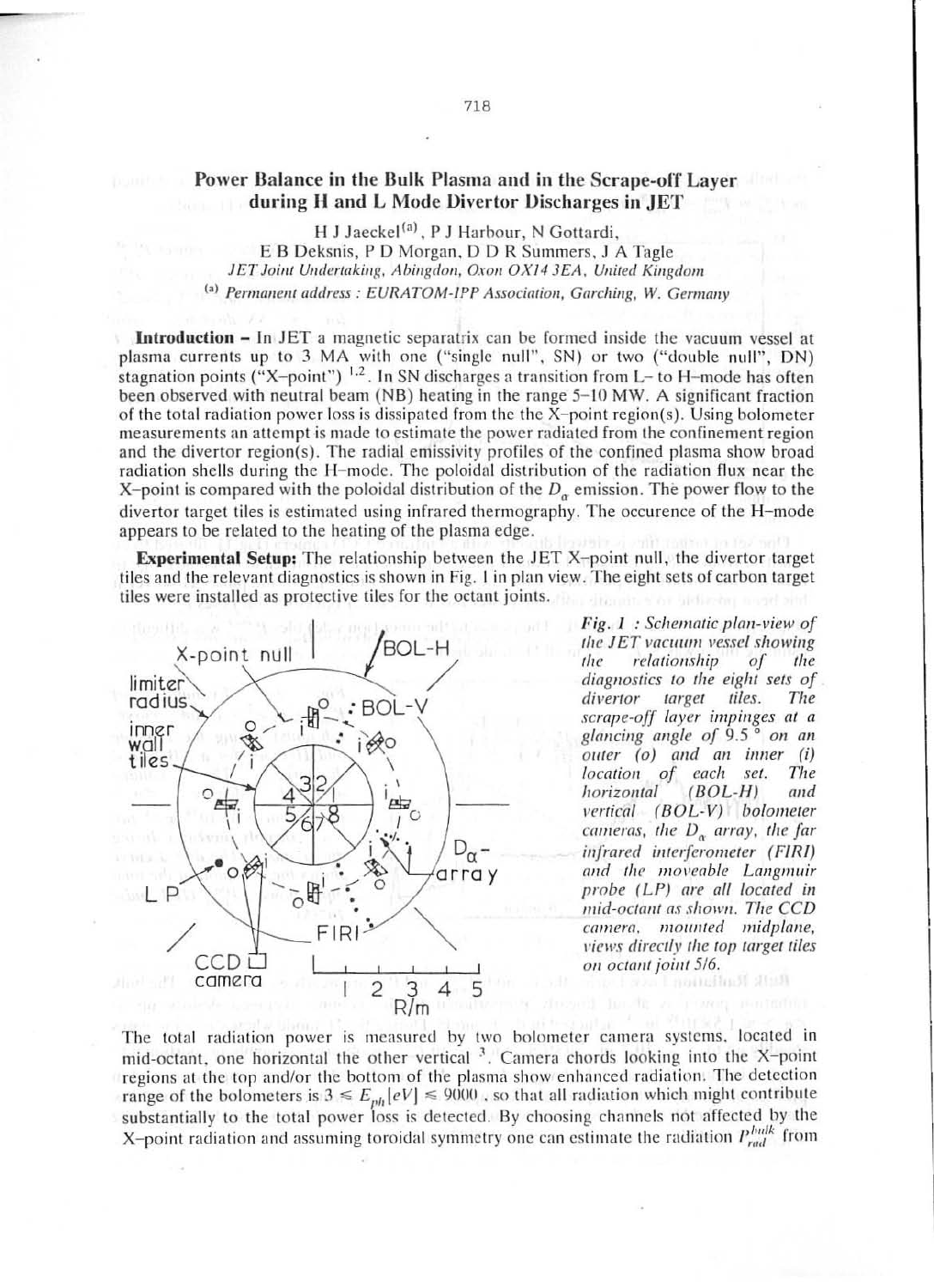

Fig. 2 : Radiation power  $P_{rad}^{bulk}$ (bold solid curve),  $P_{rad}^{xp}$ (dash-dotted) and Ptol (dotted) for a SN-discharge with  $H$ -mode from 12 to 14.1 s (JET pulse 10755). Also shown is the power flow to the outer divertor target Pouter (thin solid curve).

One set of target tiles is viewed directly with an infrared CCD camera (Fig.1), filtered to be sensitive from  $0.98 - 1.02 \mu m$ . For many pulses the camera had insufficient dynamic range to measure the surface temperature of the tiles ( $\leq$  1800 ° C) throughout the pulse. However it has been possible to estimate both the power flux to the outer (electron side) tiles  $P_t^{outer}$ 

(Fig. 2), and the area of the SOL. The power to the inner (ion side) tiles  $P_t^{inner}$  was difficult to estimate but it was  $\le P_t^{outer}/2$  in all H-mode discharges.



Fig.  $3:$ Evolution  $\sigma$ f  $P_{rad}^{bulk}/<\frac{N}{2}$  $(solid$ curve: arb.units) during the L-mode and H-mode for a NB-heated discharge. The volume averaged density  $\langle n_{e} \rangle$ (dash-dotted;  $6 \times 10^{19}$  m<sup>-3</sup> full scale) steadily increases during the H-mode. The dotted curve shows the evolution of the total input power, Pheat (JET pulse  $10755$ ).

**Bulk Radiation Loss:** During the L-mode  $P_{rad}^{bulk}$  and  $P_{rad}^{xp}$  are nearly equal (Fig. 2). The bulk radiation power is about linearly proportional to the volume averaged density up to  $\langle n_e \rangle \le 1.5 \times 10^{19}$  m<sup>-3</sup>, achieved in the L-mode. During the H-mode when  $\langle n_e \rangle$  increases steadily up to  $\leq 4 \times 10^{19}$  m<sup>-3</sup> a strong increase in *P<sub>rad</sub>* is observed, roughly proportional to  $\langle n_e \rangle^2$  in pure NB heated discharges (Fig. 3). Disregarding changes in temperature and in profiles of density and of impurities this implies constant impurity concentration. In the few cases when the H-mode was sustained for some time with the addition of slight RF-heating  $(P_{ICRH} \le 2 MW)$  a more rapid increase of  $P_{rad}^{bulk}$  with  $\langle n_e \rangle$  was observed.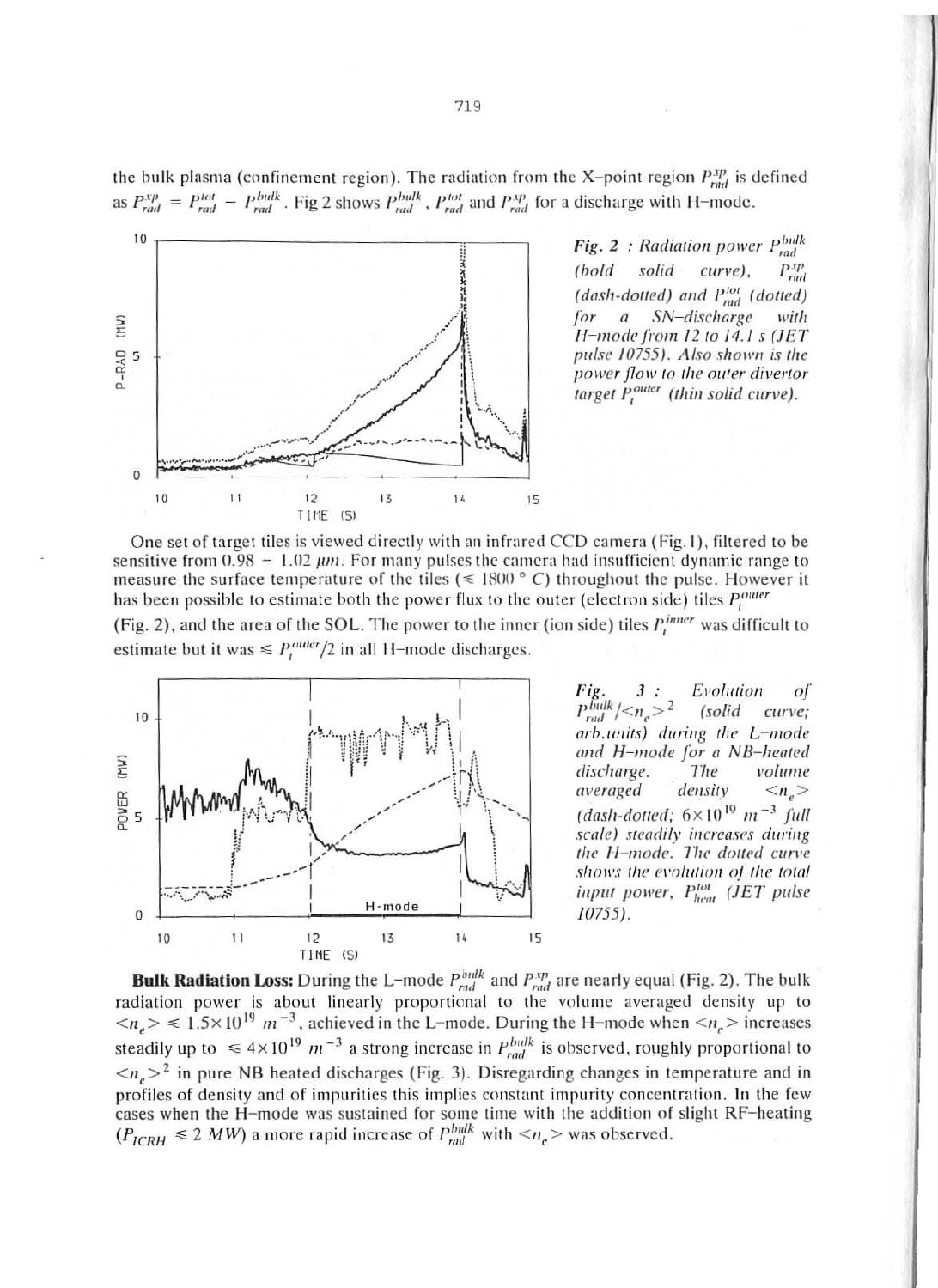

Fig. 4 : Evolution of the radial emissivity profile during the<br>H-mode. Although the main impurity species are carbon and oxygen, very broad radiation shells are observed. The number at each curve gives the time of the profile with respect to the start of the H-mode. Curve 0 shows the profile during the preceding L-mode  $(*JET pulse 10755*)$ .

The dominant impurities in purely NB heated discharges are carbon and oxygen; metals are negligible <sup>4</sup>. Radial emissivity profiles derived from the bolometer measurements show a radiation shell much broader than predicted by coronal equilibrium. Furthermore the width of the radiating shell broadens during the H-mode although the plasma density in the outer region grows faster than in the centre. This behaviour is not understood at present. Fig. 4 shows the evolution of radiation emissivity profiles during one of the longest H-modes  $({\sim} 2.1 s)$  achieved so far in JET.

**Power Flow and Radiation in the Scrape-off Layer:** The power conducted into the SOL (the heating power of the SOL) is given by

$$
P_{heat}^{SOL} = P_{heat}^{tot} - dW_p/dt - P_{rad}^{bulk} - P_{cx}^{bulk}
$$

The charge exchange losses  $P_{cx}^{bulk}$  are not measured and are neglected thus overestimating  $P_{heat}^{SOL}$  which is typically 40 to 60 % of  $P_{heat}^{tot}$  and does not vary significantly during the H-mode. The power loss from the SOL is given by

$$
P_{loss}^{SOL} = P_{rad}^{xp} + P_l^{inner} + P_l^{outer} + P_{cx}^{SOL} + P_{cx}^{xp} + P_{im}^{lim}
$$

An upper bound for the charge exchange loss may be estimated, using the measured  $D_{\alpha}$ -influx from the walls (  $\leq 10^{22} s^{-1}$ ), to be  $P_{ex}^{SOL} \leq 0.3 MW$ ;  $P_{ex}^{sp}$  is estimated to be smaller. Using data from the Langmuir probes the power conducted to the limiters and wall,  $P^{\text{lim}}$ , is negligible. The largest power losses measured from the SOL are by radiation and conduction to the target tiles, and these are maintained during the H-mode, in contrast to observation in ASDEX<sup>6</sup>. At the onset of the H-mode in JET,  $P_{rad}^{xp}$  usually decreases suddenly and then increases with  $\langle n_e \rangle$  until it reaches ~ 15% of  $P_{heat}^{tot}$  and then becomes stationary,<br>although both  $\langle n_e \rangle$  and  $P_{rad}^{bulk}$  grow steadily. In contrast  $P_{t}^{outer}$  appears to show an increase to about 15% of  $P_{heat}^{tot}$  at the onset of the H-mode and then decreases to ~10% before termination. Immediately after the H-mode is terminated, there is a remarkable increase in  $P_{rad}^{xp}$ ,  $P_l^{outer}$  and  $P_{heat}^{SOL}$  (Fig. 2) for  $\leq 40$  ms. The poloidal distribution of  $P_{rad}^{xp}$  shows a maximum at the inner wall side of the X-point in its immediate vicinity (Fig.5). This distribution deviates appreciably from the  $D_{\alpha}$  distribution <sup>5</sup> indicating that Lyman- $\alpha$  emission (to which the bolometers are still sensitive) only partially accounts for the observed emissivity. With carbon target tiles, C is expected to be mainly responsible for the radiation loss in the divertor region. The observed maximum mean emissivities lie between 1 and 5  $MW\,m^{-3}$ . An estimate on the basis of coronal equilibrium gives the lower limit of the possible carbon